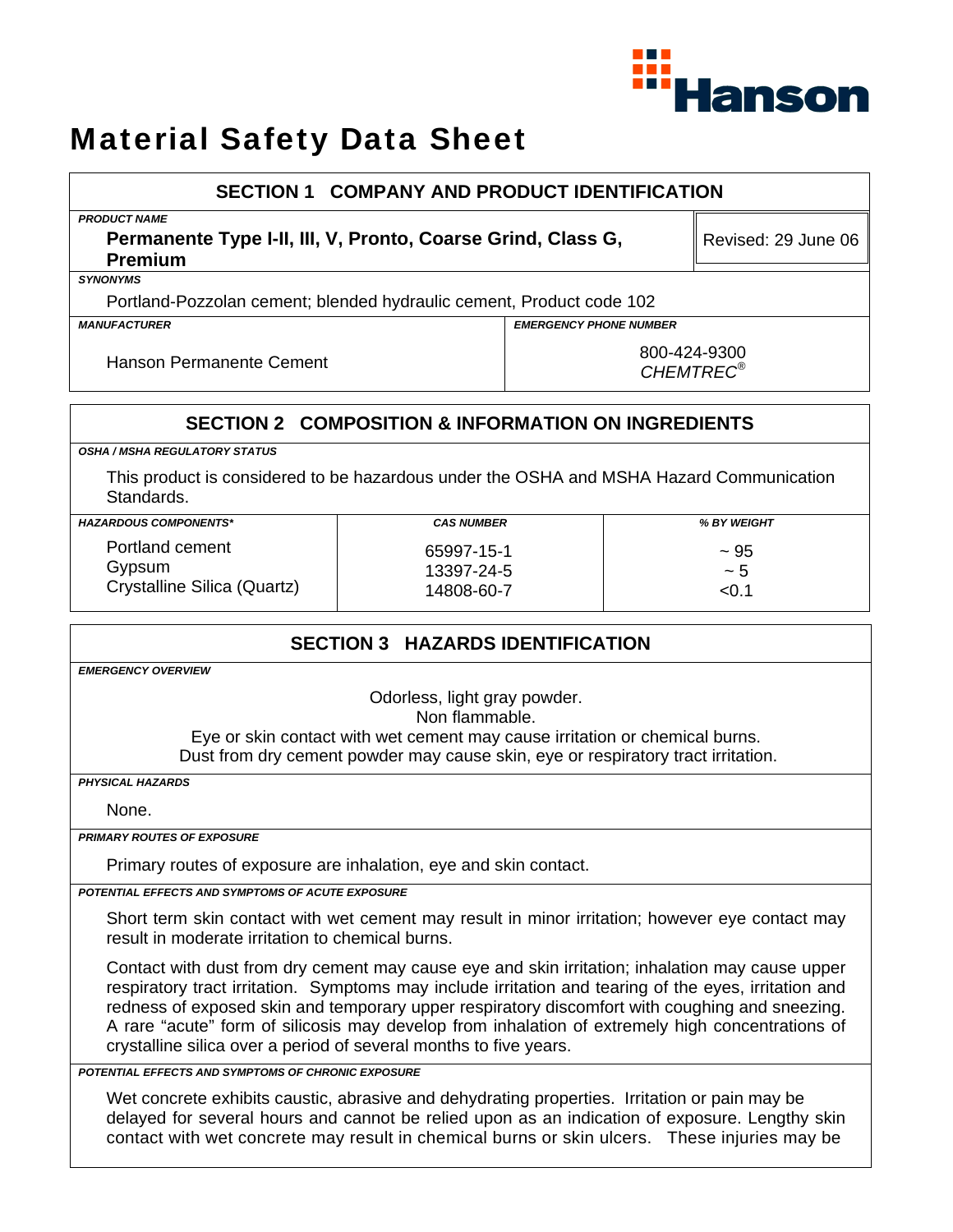very slow healing and require skin grafts. Eye contact with wet concrete may result in irritation, burns and blindness. Long term skin contact with concrete dust may result in irritation or dermatitis; eye contact may result in irritation or burns. Inhalation of dust from dry ingredients may cause irritation to the moist membranes of the nose, throat and upper respiratory tract. Portland cement may contain trace amounts of hexavalent chromium, which is linked with allergic sensitization reactions in some individuals. These reactions may lead to contact dermatitis and skin ulceration.

Repeated or prolonged inhalation of high concentrations of respirable particles which contain crystalline silica may cause silicosis, an incurable lung disease. Silicosis is a scarring of the lungs which generally develops gradually over a period of years and may progress even after exposure has stopped. Early symptoms may be so mild that they are not noticed. In advanced cases, lung capacity is severely reduced and the risk of infectious diseases such as tuberculosis increases. Early symptoms of silicosis include coughing and shortness of breath on exercising; symptoms may progress to pain in the chest, loss of appetite, fatigue, weakness, inability to work. Complications may lead to respiratory or heart failure. Chronic silicosis generally occurs after 10 or more years of overexposure.

Studies indicate that people with silicosis have an increased risk of lung cancer; however, many of the studies do not take into account additive factors such as smoking.

*CARCINOGENICITY* 

Portland cement is not listed as a carcinogen by the International Agency on Cancer (IARC), the National Toxicology Program (NTP), or the Occupational Safety and Health Administration (OSHA). Classifications of crystalline silica are based on experimental studies with animals and epidemiologic studies of workers exposed to respirable crystalline silica.

> IARC: NTP: classified as Group 1, a substance known to cause cancer to humans classified as a known human carcinogen

OSHA: not classified as a carcinogen

ACGIH: classified as suspect human carcinogen

NIOSH: classified as a potential occupational carcinogen

*MEDICAL CONDITIONS AGGRAVATED BY EXPOSURE*

Individuals with skin, eye or respiratory disorders or skin sensitization reactions may find these conditions aggravated by exposure to wet cement or cement dust.

#### **SECTION 4 FIRST AID MEASURES**

#### *INHALATION*

Move exposed individual to fresh air. Dust in throat and nasal passages should clear naturally by coughing, sneezing and nasal discharge. Obtain medical attention if symptoms persist or develop later.

#### *EYE CONTACT*

Do not allow individual to rub eyes. Flush gently under running water for 15 minutes or longer, making sure that the eyelids are held open. Other than washing with water, do not attempt to remove material from eyes. Obtain medical attention for eye contact with wet cement.

*SKIN CONTACT* 

Wash affected areas with water and soap. Remove contaminated clothing and wash before reuse. If irritation persists or develops later, obtain medical attention.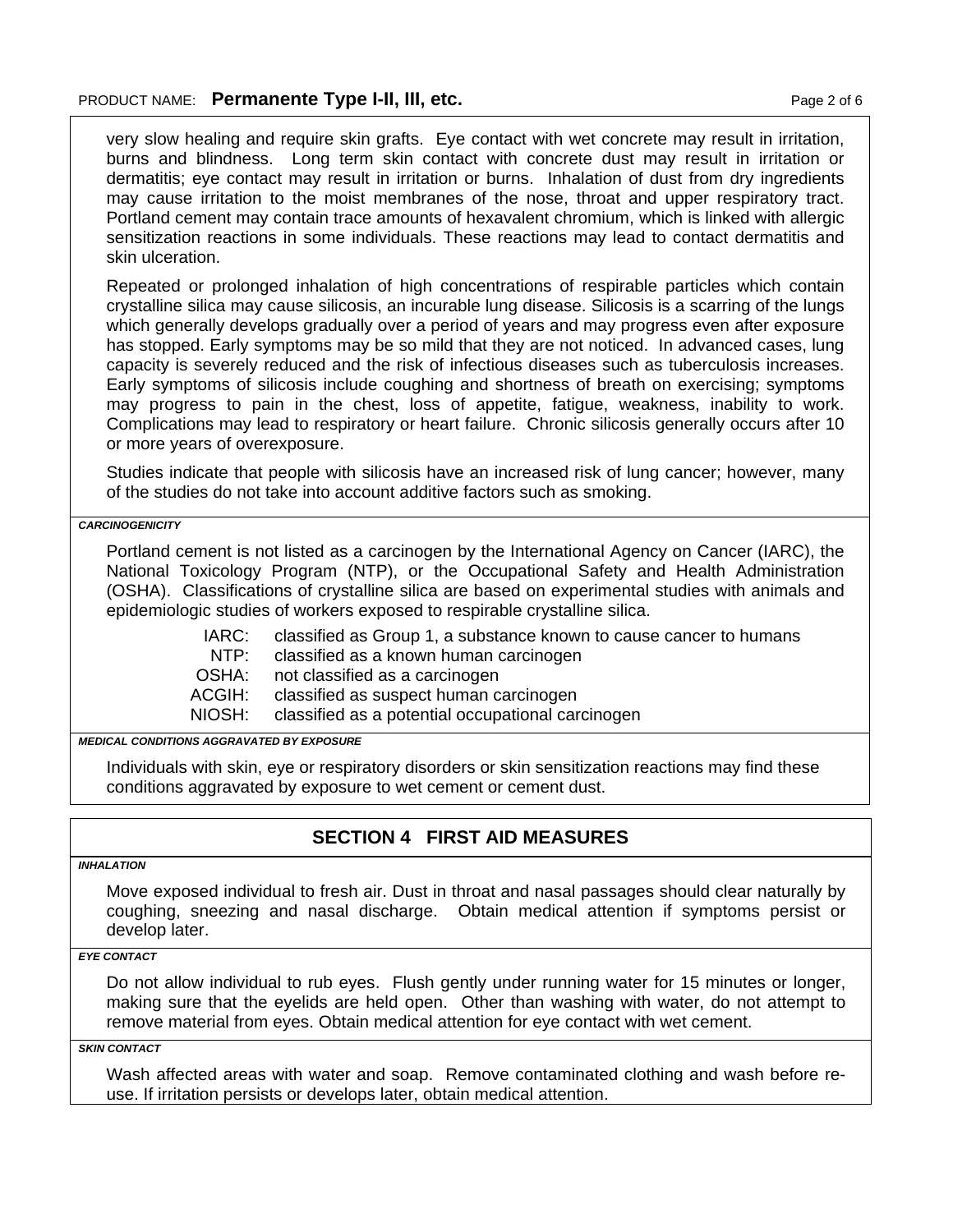#### *INGESTION*

Ingestion is not a common route of occupational exposure. If swallowed and irritation or discomfort occurs, obtain medical attention.

#### **SECTION 5 FIRE FIGHTING MEASURES**

*FLASH POINT FLAMMABLE LIMITS* 

Not combustible. Not applicable.

*EXTINGUISHING AGENTS* 

Not combustible. Use extinguishing agent appropriate for surrounding flammable materials.

*UNUSUAL FIRE AND EXPLOSION HAZARDS* 

None.

### **SECTION 6 ACCIDENTAL RELEASE MEASURES**

*PERSONAL PRECAUTIONS* 

Safety glasses with side shields, gloves, clothing with long sleeves and long pants, and appropriate respiratory protection should be used to protect cleanup personnel against dust. Alkali resistant gloves, impervious clothing and safety glasses with side shields should be used by cleanup personnel for wet cement releases; for large spills, waterproof boots and goggles should be used.

#### *SPILL AND LEAK PROCEDURES*

Keep unprotected personnel out of the area. Contain spills and wash water to prevent run-off into public waterways. Do not dry sweep spilled dusty material.

#### **SECTION 7 HANDLING AND STORAGE**

*HANDLING PRECAUTIONS* 

Use personal protective equipment to avoid direct contact with cement; remove contaminated clothes as soon as possible. Dust may be generated during handling or mixing dry powder or from cutting, breaking or crushing hardened material. Use wet cutting methods when possible.

*RECOMMENDED STORAGE CONDITIONS* 

Store away from moisture, acids and other incompatible materials.

#### **SECTION 8 EXPOSURE CONTROLS, PERSONAL PROTECTION**

| <b>REGULATORY PERMISSIBLE EXPOSURE LIMITS</b>                               |                           |                                      |                                      |
|-----------------------------------------------------------------------------|---------------------------|--------------------------------------|--------------------------------------|
| <b>COMPONENT</b>                                                            | Cal/OSHA PEL              | <b>OSHA PEL</b>                      | <b>MSHA PEL</b>                      |
| Crystalline silica (quartz) CAS# 14808-60-7                                 |                           |                                      |                                      |
| *Respirable                                                                 | 0.1 mg/m <sup>3*</sup>    |                                      |                                      |
| **Total                                                                     | $0.3$ mg/m <sup>3**</sup> |                                      |                                      |
| <b>Respirable Dust containing 1% or more</b><br>crystalline silica (quartz) |                           | $(10 \text{ mg/m}^3)$<br>$(% 2 + 2)$ | $(10 \text{ mg/m}^3)$<br>$(% 2 + 2)$ |
| <b>Total Dust</b> containing 1% or more crystalline<br>silica (quartz)      |                           | $(30 \text{ mg/m}^3)$<br>$(% 2 + 2)$ | $(30 \text{ mg/m}^3)$<br>$(%2 + 2)$  |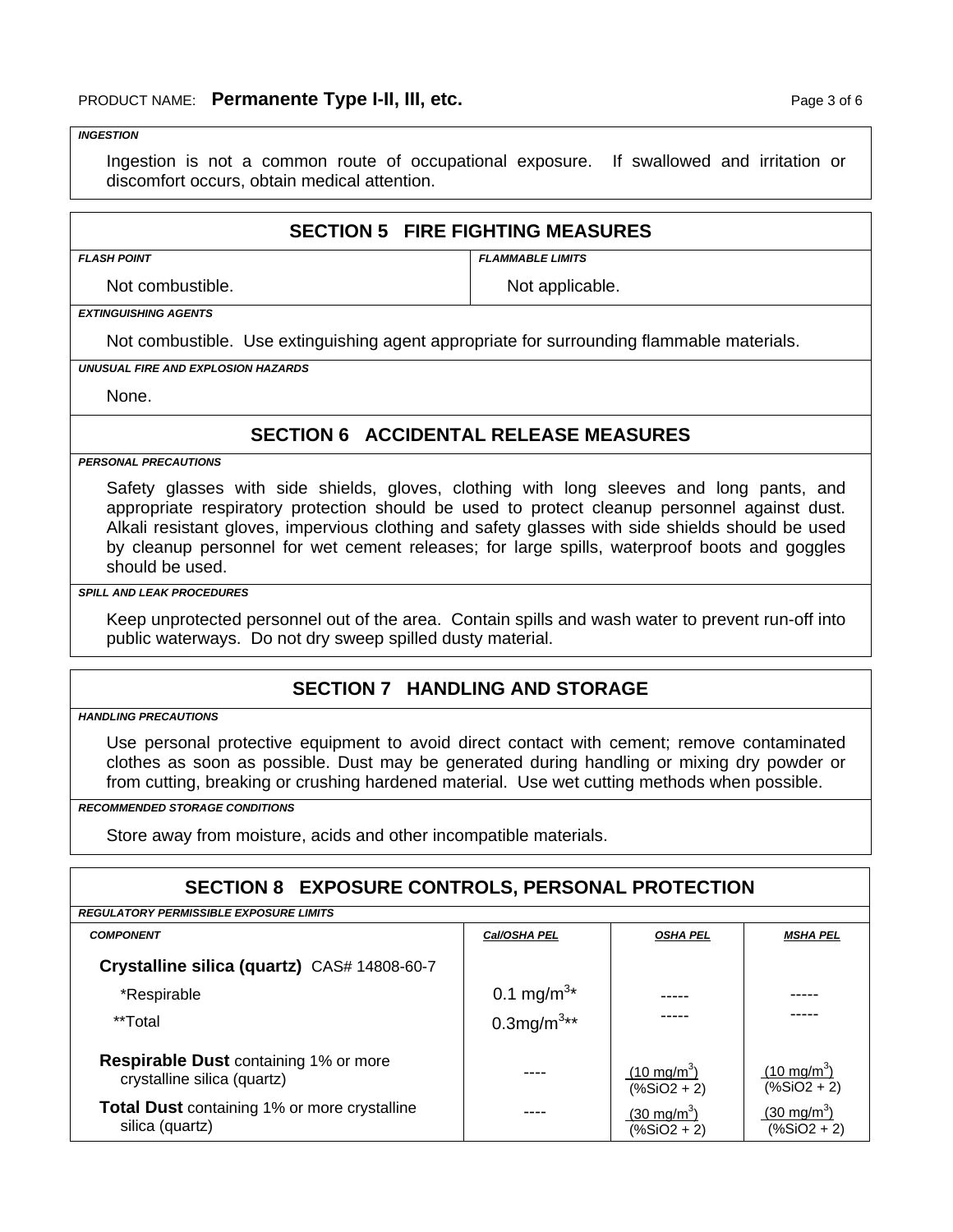## PRODUCT NAME: Permanente Type I-II, III, etc. **Page 4 of 6** and  $P$ age 4 of 6

| <b>COMPONENT</b>                                                                                                                                                                                                                                                                                                                                                                                                                                        |  | Cal/OSHA PEL                            | <b>OSHA PEL</b>                              | <b>MSHA PEL</b>                                                           |  |
|---------------------------------------------------------------------------------------------------------------------------------------------------------------------------------------------------------------------------------------------------------------------------------------------------------------------------------------------------------------------------------------------------------------------------------------------------------|--|-----------------------------------------|----------------------------------------------|---------------------------------------------------------------------------|--|
| Portland Cement CAS # 65997-15-1<br>*Respirable Dust<br>**Total Dust<br><sup>(1)</sup> Million particles per cubic foot                                                                                                                                                                                                                                                                                                                                 |  | 5 mg/m <sup>3*</sup><br>10 $mg/m^{3**}$ | 5 mg/m $3*$<br>15 mg/m <sup>3**</sup>        | 30<br>m.p.p.c.f. <sup>(1)</sup>                                           |  |
| Gypsum CAS # 13397-24-5<br>*Respirable Dust<br>**Total Dust                                                                                                                                                                                                                                                                                                                                                                                             |  |                                         | 5 mg/ $m^{3*}$<br>15 mg/m <sup>3**</sup>     | 15 mg/m <sup>3**</sup>                                                    |  |
| <b>OTHER GUIDELINES</b>                                                                                                                                                                                                                                                                                                                                                                                                                                 |  |                                         |                                              |                                                                           |  |
| <b>COMPONENT</b>                                                                                                                                                                                                                                                                                                                                                                                                                                        |  | <b>ACGIHTLV</b>                         |                                              | <b>NIOSH REL</b>                                                          |  |
| Portland Cement CAS # 65997-15-1<br>Crystalline silica (quartz) CAS# 14808-60-7<br>Gypsum CAS # 13397-24-5                                                                                                                                                                                                                                                                                                                                              |  |                                         | 10 mg/m $3^{**}$<br>0.025 mg/m <sup>3*</sup> | 5 mg/m <sup>3*</sup><br>$0.05$ mg/m <sup>3*</sup><br>5 mg/m <sup>3*</sup> |  |
| <b>ENGINEERING CONTROLS</b>                                                                                                                                                                                                                                                                                                                                                                                                                             |  |                                         |                                              |                                                                           |  |
| When mixing or handling dry cement or cutting, breaking or sanding hardened concrete, use<br>general ventilation, local exhaust and/or wet suppression methods to maintain exposures below<br>allowable exposure limits.                                                                                                                                                                                                                                |  |                                         |                                              |                                                                           |  |
| <b>RESPIRATORY PROTECTION</b>                                                                                                                                                                                                                                                                                                                                                                                                                           |  |                                         |                                              |                                                                           |  |
| The need for respiratory protection should be evaluated by a qualified professional.<br>respirators for controlling exposures in excess of the PEL must comply with OSHA and MSHA<br>requirements for medical surveillance, respirator fit testing, repair and cleaning and user training.                                                                                                                                                              |  |                                         |                                              | The use of                                                                |  |
| <b>EYE PROTECTION</b>                                                                                                                                                                                                                                                                                                                                                                                                                                   |  |                                         |                                              |                                                                           |  |
| Safety glasses with side shields should be worn as minimum protection. Goggles or full-face<br>protection should be worn during pouring or other activities where splashing may endanger eyes<br>or when dusty conditions are present or are anticipated.                                                                                                                                                                                               |  |                                         |                                              |                                                                           |  |
| <b>SKIN PROTECTION</b>                                                                                                                                                                                                                                                                                                                                                                                                                                  |  |                                         |                                              |                                                                           |  |
| Use gloves to provide hand protection from cement. In very dusty conditions, clothing with long<br>sleeves will provide skin protection. Alkali resistant gloves, clothing with long sleeves and long<br>pants should be used to prevent contact with wet cement; waterproof boots high enough to<br>prevent cement from entering should be worn when workers will be standing in wet cement.<br>Contaminated work clothing should be washed after use. |  |                                         |                                              |                                                                           |  |
| <b>ADDITIONAL PROTECTIVE MEASURES</b>                                                                                                                                                                                                                                                                                                                                                                                                                   |  |                                         |                                              |                                                                           |  |
| In dusty areas, air monitoring for dust and quartz should be conducted regularly. Airborne dust<br>levels in excess of appropriate exposure limits should be reduced by all feasible engineering<br>controls, including (but not limited to) wet suppression, ventilation, process enclosure, and<br>enclosed employee work stations.                                                                                                                   |  |                                         |                                              |                                                                           |  |

| SECTION 9 PHYSICAL AND CHEMICAL PROPERTIES |                         |  |
|--------------------------------------------|-------------------------|--|
| <b>APPEARANCE</b>                          | <b>SPECIFIC GRAVITY</b> |  |
| Powder                                     | 3.15                    |  |
| <b>COLOR</b>                               | <b>EVAPORATION RATE</b> |  |
| Gray                                       | Not applicable.         |  |
| <b>ODOR</b>                                | VAPOR DENSITY (AIR = 1) |  |
| None.                                      | Not applicable.         |  |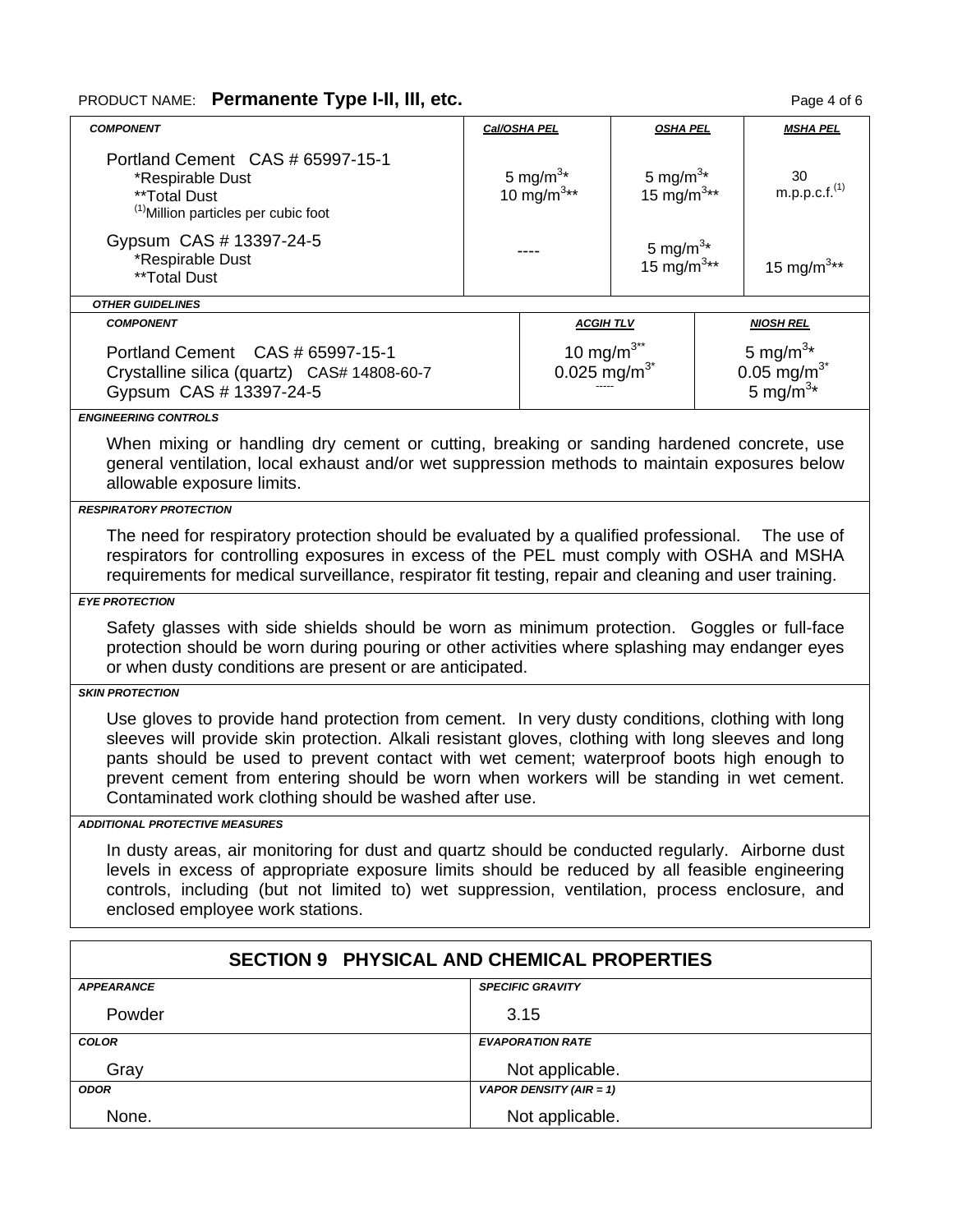#### PRODUCT NAME: **Permanente Type I-II, III, etc. PRODUCT NAME: Page 5 of 6**

| <b>BOILING POINT</b>  | pH (in water)                  |
|-----------------------|--------------------------------|
| Not applicable.       | 12 to 13                       |
| <b>VAPOR PRESSURE</b> | <b>SOLUBILITY IN WATER</b>     |
| Not applicable.       | Slightly soluble (0.1 to 1.0%) |

## **SECTION 10 STABILITY AND REACTIVITY**

*STABILITY* 

Stable.

*INCOMPATIBILITY* 

Dry cement reacts slowly with water. Wet cement may react with acids, aluminum and ammonium salts.

*HAZARDOUS DECOMPOSITION PRODUCTS* 

None.

*HAZARDOUS POLYMERIZATION* 

Does not polymerize.

*CONDITIONS TO AVOID* 

Keep dry until used. Avoid contact with incompatible compounds.

#### **SECTION 11 TOXICOLOGICAL INFORMATION**

*ACUTE TOXICITY DATA* 

Animal tests and epidemiologic studies of workers indicate an increased risk of lung cancer from chronic exposure to respirable crystalline silica; this effect was more pronounced in those with silicosis. However, many of the studies did not account for effects of smoking or other confounding exposures. In laboratory animal tests, dust containing newly broken particles of respirable silica particles caused greater lung injury than equal exposures to particles aged for sixty days or more.

## **SECTION 12 ECOLOGICAL INFORMATION**

*ECOLOGICAL DATA* 

May be toxic to aquatic life due to high pH in water.

## **SECTION 13 DISPOSAL CONSIDERATIONS**

*WASTE DISPOSAL* 

Dispose of waste product and unused product in compliance with federal, state and local requirements. Used material which has become contaminated, may have significantly different characteristics based on the contaminant and should be evaluated accordingly.

### **SECTION 14 TRANSPORT INFORMATION**

*DOT HAZARD CLASS*

None.

*DOT PLACARD* 

None.